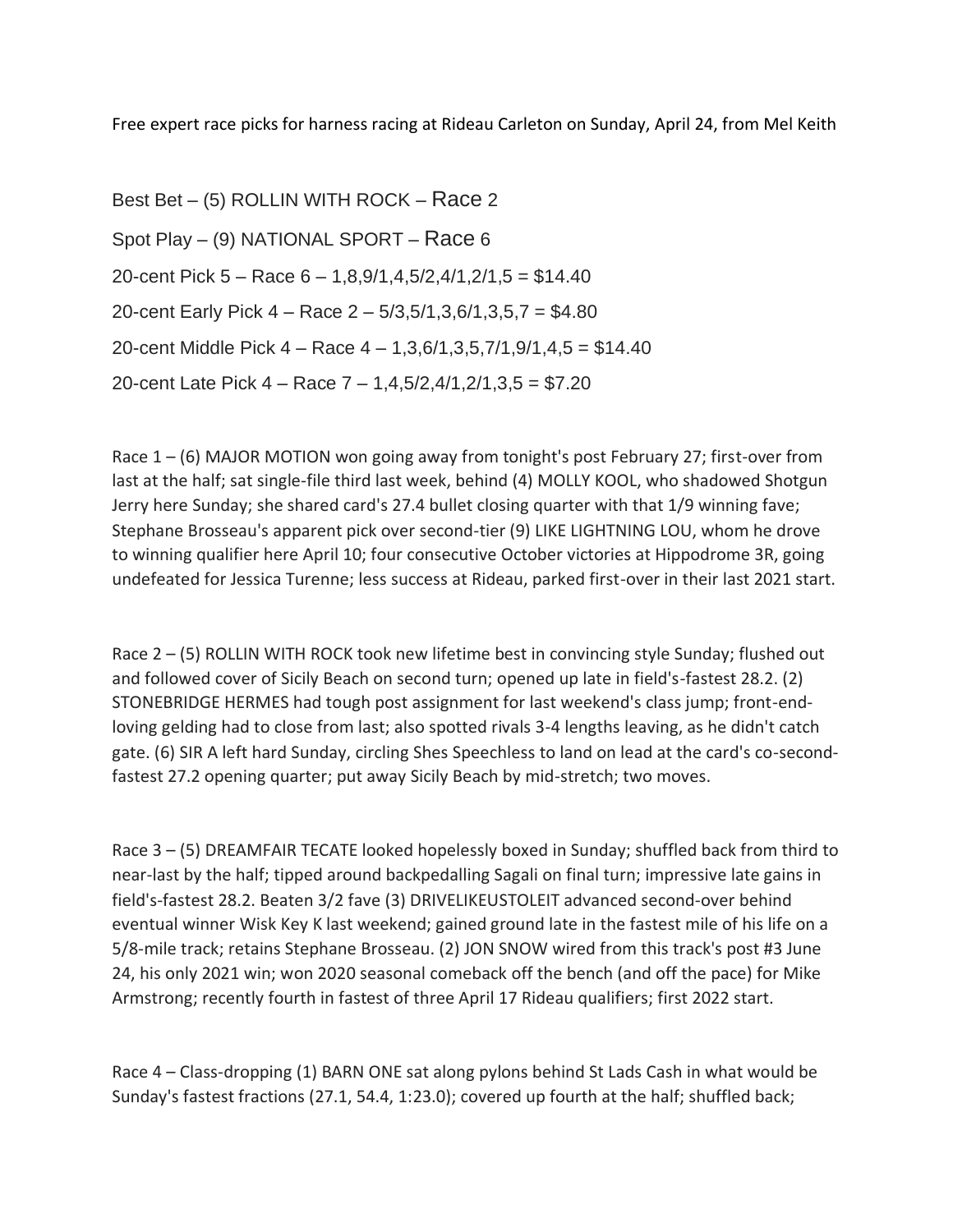individual clocking matched his fastest-ever victory on a 5/8-mile track; seemingly Robert Shepherd's pick over (3) LEVIS DAY, who was stretched out making front by opening quarter Thursday; looked rough-gaited much of race and finally broke at wire, as winner Whats Inthe Esky A passed him. (6) PANTHEON SEELSTER is competitive at this level; outside post #6 is better than #8 and matters less to him on class drop, especially since teamed up with Samuel Fillion, aboard for his latest (Boxing Day) victory.

Race 5 – Beaten 6/5 fave (3) BEST HONEY HANOVER took back to last Sunday, following first-up The Regulator from second-over at the half; when he couldn't clear a gate-to-wire Dylans Bank, she tipped three-wide to close in co-field's-fastest 28.2, running out of racetrack. (7) VANILLA MALTED is not a fan of outside post positions, so watch for scratches; hasn't missed a cheque at this track since November; covered, shuffled back from third past the half Sunday; co-fastest 28.2 last quarter; passing lane bid fell short; John MacMillan stablemate (5) SALTY ROBYN N returns from Mohawk and picks up Guy Gagnon to catch drive; closed well in latest, outsprinting other closers for place; above level of most recent, front-end Rideau victory.

Race 6 – Second-tier (9) NATIONAL SPORT hasn't raced since disappointing February 20; two recent qualifiers have been tighteners for his comeback; wired in Sunday's fastest of three Q miles, opening up in shared 28.3 bullet last quarter; predicting big effort. Front-end-loving (1) LOVEMYROCKINBIRD overtook rabbit Dreydl Hanover at 27.2 opening quarter Sunday; sat pocket behind stablemate Legion Seelster; "loaded with pace" on turn for home; faded in passing lane as hard-charging closers came on, none better than last-to-first winner (8) MAJOR HILL; field's-fastest 28-flat closing quarter; followed second-over (7) THE LIGHT SPEED from the half onward; like top selection this race, Guy Gagnon's gelding prefers front end; tough post assignment. Deep-closing (6) NATIONAL DEBT shared 2021 Rideau Preferred dominance with The Light Speed; new faces have since interrupted that reign; still Pascal Berube's apparent pick over stablemate Major Hill.

Race  $7 - (4)$  SOS JUSTIFIED was under tight lines sitting third Sunday; covered and shuffled back; sprinted home through traffic in co-field's-fastest 28.2; reunited with Pascal Berube, for whom he's had best recent results. (1) TWOMACSONEMACH was claimed two starts ago by Guy Gagnon; debut for new owner/trainer/driver was gelding's fastest victory since 2019, despite class hike Sunday. (5) ATEYATEFNGERSLOUIE closed behind SOS Justified in identical field'sfastest clocking last week; similarly shuffled back as well, ending up last at the half; took passing lane to fourth.